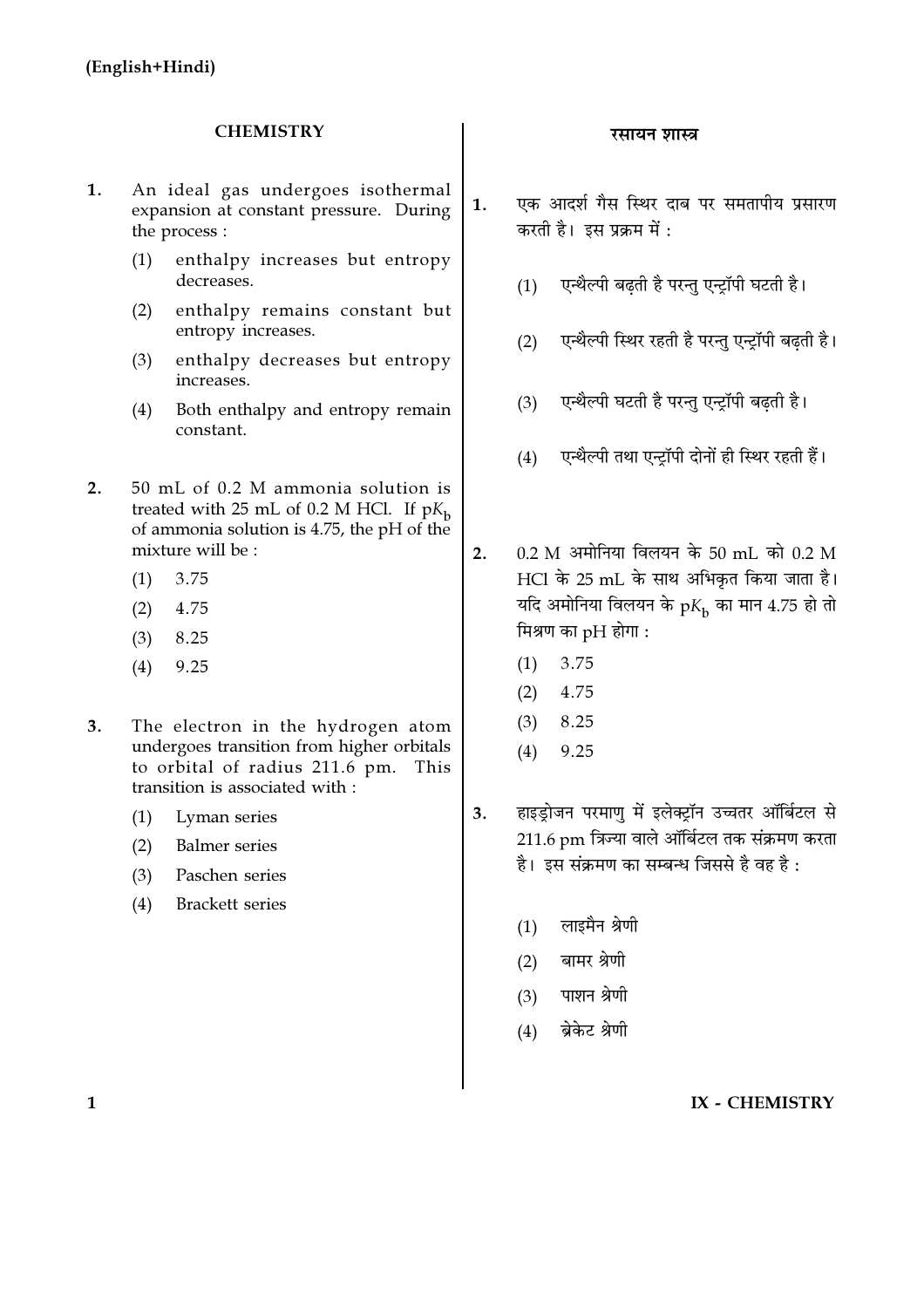- $4.$ At 300 K, the density of a certain gaseous molecule at 2 bar is double to that of dinitrogen  $(N_2)$  at 4 bar. The molar mass of gaseous molecule is :
	- $28$  g mol<sup>-1</sup>  $(1)$
	- $56 \text{ g mol}^{-1}$  $(2)$
	- $(3)$ 112 g mol<sup>-1</sup>
	- 224 g mol<sup> $-1$ </sup>  $(4)$
- $5<sub>1</sub>$ What quantity (in mL) of a 45% acid solution of a mono-protic strong acid must be mixed with a 20% solution of the same acid to produce 800 mL of a 29.875% acid solution?
	- $(1)$ 320
	- $(2)$ 325
	- $(3)$ 316
	- $(4)$ 330
- To find the standard potential of  $M^{3+}/M$ 6. electrode, the following cell is constituted :  $Pt/M/M^{3+}(0.001 \text{ mol L}^{-1})/Ag^{+}(0.01$ mol  $L^{-1}$ )/Ag

The emf of the cell is found to be 0.421 volt at 298 K. The standard potential of half reaction  $M^{3+} + 3e^ \rightarrow$  M at 298 K will  $be:$ 

(Given  $E_{\rm Ag^{+}/Ag}^{\rm e}$  at 298 K = 0.80 Volt)

- 0.38 Volt  $(1)$
- $(2)$ 0.32 Volt
- $(3)$ 1.28 Volt
- $(4)$ 0.66 Volt
- 300 K पर; 2 बार पर रखे किसी गैसीय अणु का  $\overline{4}$ . घनत्व, 4 बार पर रखे डाइनाइट्रोजन (N2) के घनत्व का दूना है। गैसीय अणु का मोलर द्रव्यमान है :
	- $28 \text{ g mol}^{-1}$  $(1)$
	- $56 \text{ g mol}^{-1}$  $(2)$
	- 112 g mol<sup> $-1$ </sup>  $(3)$
	- 224 g mol<sup> $-1$ </sup>  $(4)$
- एक मोनोप्रोटिक प्रबल अम्ल के 45% एसिड विलयन  $5<sub>1</sub>$ की कितनी मात्रा (mL में) उसी अम्ल के 20% विलयन के साथ मिलायी जानी चाहिए कि 29.875% एसिड विलयन का 800 mL बन जाय ?
	- $(1)$ 320
	- $(2)$ 325
	- 316  $(3)$
	- 330  $(4)$
- $M^{3+}/M$  इलैक्टोड के मानक विभव को निकालने  $6<sup>1</sup>$ के लिए निम्न सेल बनाया गया :  $Pt/M/M^{3+}(0.001 \text{ mol } L^{-1})/Ag^{+}(0.01$ mol  $L^{-1}$ )/Ag

सेल का ई.एम.एफ. 298 K पर, 0.421 V पाया गया। 298 K पर,  $M^{3+} + 3e^- \rightarrow M$ , अर्द्ध अभिक्रिया का मानक विभव होगा :

(दिया गया है $\text{E}^{\text{e}}_{\text{Ag}^{+}/\text{Ag}}$ 298 K पर = 0.80 V)

- 0.38 V  $(1)$
- $0.32$  V  $(2)$
- $(3)$  $1.28$  V
- $0.66$  V  $(4)$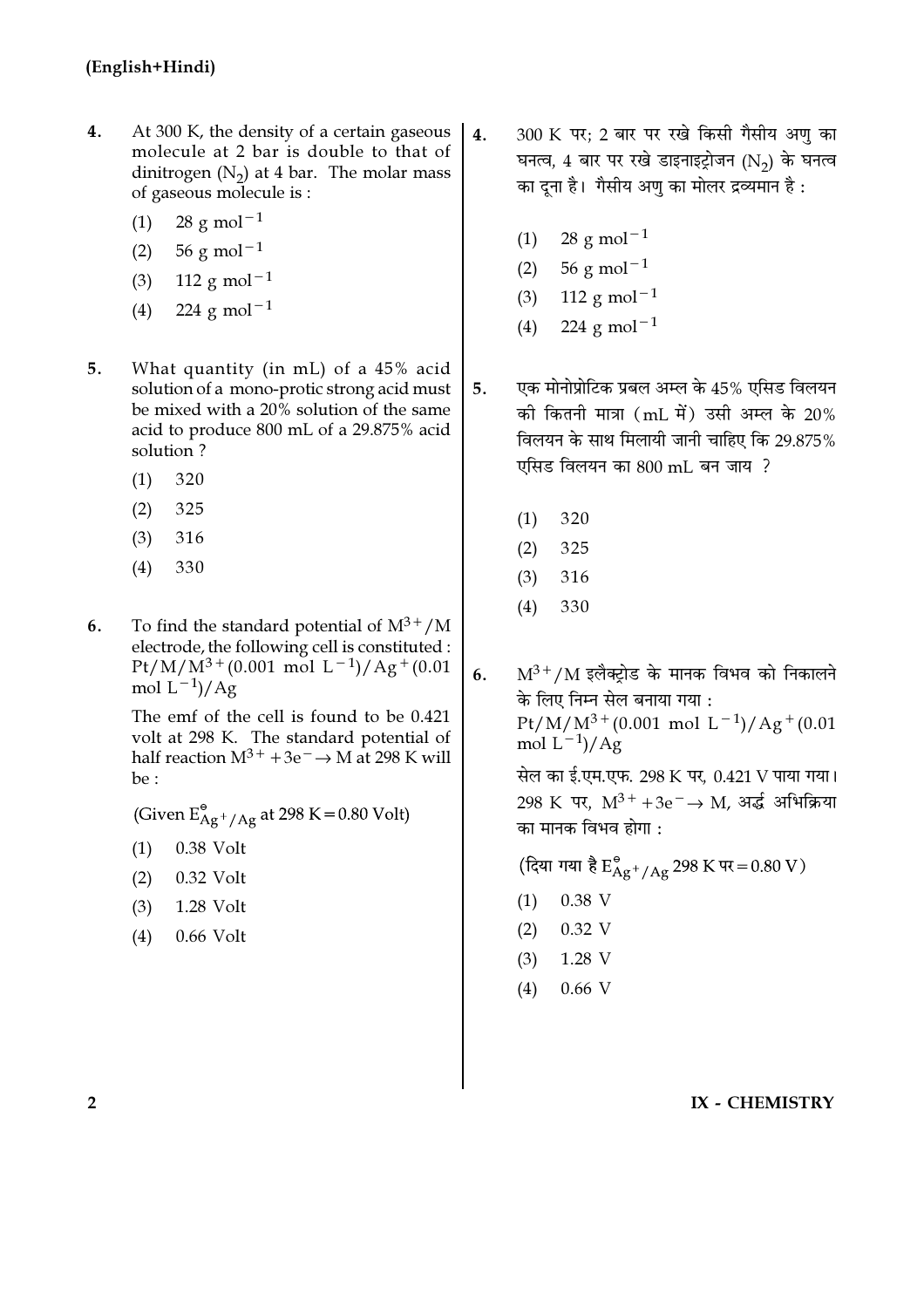- 7. A gas undergoes change from state A to state B. In this process, the heat absorbed and work done by the gas is  $5$  J and  $8$  J, respectively. Now gas is brought back to A by another process during which 3 J of heat is evolved. In this reverse process of  $B$  to  $A$  :
	- 10 J of the work will be done by the  $(1)$ gas.
	- 6 J of the work will be done by the  $(2)$ gas.
	- 10 J of the work will be done by the  $(3)$ surrounding on gas.
	- 6 J of the work will be done by the  $(4)$ surrounding on gas.
- 8. Adsorption of a gas on a surface follows Freundlich adsorption isotherm. Plot of

 $\log \frac{x}{m}$  versus log p gives a straight line with slope equal to 0.5, then :

8.

 $\left(\frac{x}{m}\right)$  is the mass of the gas adsorbed per gram of adsorbent)

- Adsorption is independent of  $(1)$ pressure.
- Adsorption is proportional to the  $(2)$ pressure.
- Adsorption is proportional to the  $(3)$ square root of pressure.
- Adsorption is proportional to the  $(4)$ square of pressure.
- एक गैस अवस्था A से अवस्था B को जाती है। इस  $\overline{7}$ . प्रक्रम में, गैस द्वारा शोषित ऊष्मा तथा किया गया कार्य क्रमश: 5 ] तथा 8 ] हैं। अब गैस को दूसरे प्रक्रम द्वारा पन: A अवस्था में लाते हैं इसमें 3 | ऊष्मा निकलती है।  $B$  से  $A$  के इस उल्टे प्रक्रम में:
	- गैस द्वारा 10। कार्य किया जायेगा।  $(1)$
	- गैस द्वारा 6 J कार्य किया जायेगा।  $(2)$
	- गैस पर परिवेश द्वारा किया गया कार्य 10 I  $(3)$ होगा।
	- गैस पर परिवेश द्वारा किया गया कार्य 6 ] होगा।  $(4)$
	- किसी पष्ठ पर एक गैस का अधिशोषण. फ्रॉयन्डलिक अधिशोषण समताप का अनुकरण करता है। log p के विरुद्ध  $\log \frac{x}{m}$  का प्लाट एक सरल रेखा देता है। जिसका स्लोप 0.5 के बराबर पाया गया, तब:

(  $\frac{x}{m}$  , प्रति ग्राम अधिशोषक द्वारा अधिशोषित गैस का द्रव्यमान है)

- अधिशोषण, दाब पर आश्रित नहीं है।  $(1)$
- अधिशोषण, दाब के समानुपाती है।  $(2)$
- अधिशोषण, दाब के वर्गमल के समानपाती है।  $(3)$
- अधिशोषण, दाब के वर्ग के समानुपाती है।  $(4)$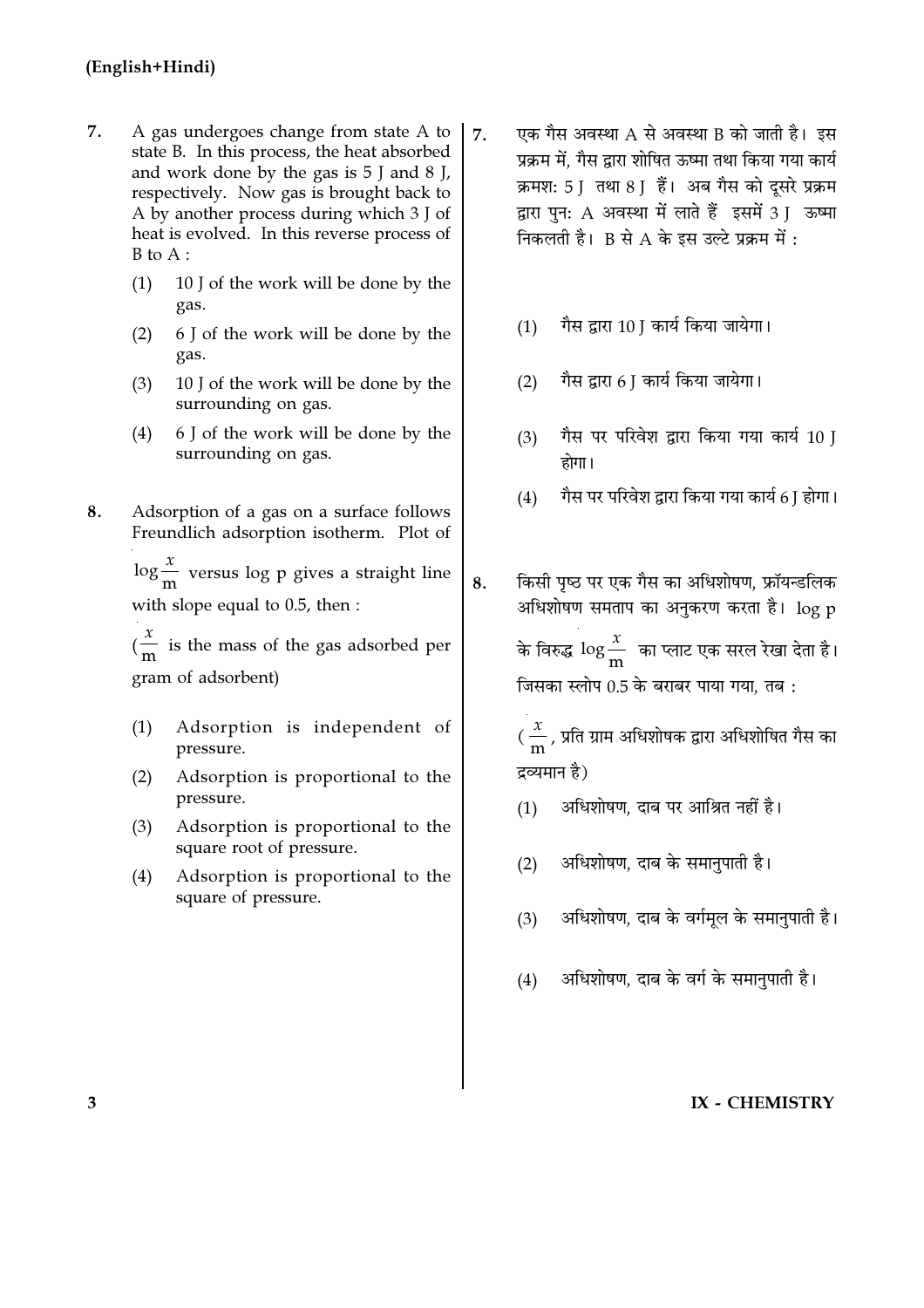9. The rate of a reaction quadruples when the temperature changes from 300 to 310 K. The activation energy of this reaction is :

> (Assume activation energy and preexponential factor are independent of temperature;  $\ln 2 = 0.693$ ;  $R = 8.314$  J mol<sup>-1</sup> K<sup>-1</sup>)

- 107.2 kJ mol<sup>-1</sup>  $(1)$
- 53.6 kJ mol<sup>-1</sup>  $(2)$
- 26.8 kJ mol<sup> $-1$ </sup>  $(3)$
- 214.4 kJ mol<sup> $-1$ </sup>  $(4)$
- 10. A solution is prepared by mixing  $8.5$  g of  $CH_2Cl_2$  and 11.95 g of CHCl<sub>3</sub>. If vapour pressure of CH<sub>2</sub>Cl<sub>2</sub> and CHCl<sub>3</sub> at 298 K are  $415$  and  $200$  mmHg respectively, the mole fraction of  $CHCl<sub>3</sub>$  in vapour form is : (Molar mass of Cl =  $35.5$  g mol<sup>-1</sup>)
	- $(1)$ 0.162
	- $(2)$ 0.675
	- $(3)$ 0.325
	- 0.486  $(4)$
- The electronic configuration with the 11. highest ionization enthalpy is:
	- (1) [Ne]  $3s^2 3p^1$
	- [Ne]  $3s^2 3p^2$  $(2)$
	- (3) [Ne]  $3s^2 3p^3$
	- (4) [Ar]  $3d^{10}$  4s<sup>2</sup> 4p<sup>3</sup>

ताप 300 से 310 K परिवर्तित होने में अभिक्रिया की  $\mathbf{q}$ . दर चार गना हो जाती है। इस अभिक्रिया की सक्रियण ऊर्जा है:

> (यह मान कर चलिये कि सक्रियण ऊर्जा तथा प्रीएक्सपोनेन्शियल फैक्टर ताप पर निर्भर नहीं है:  $\ln 2 = 0.693$ ; R = 8.314 J mol<sup>-1</sup> K<sup>-1</sup>)

- 107.2 kJ mol<sup>-1</sup>  $(1)$
- $(2)$ 53.6 kJ mol<sup> $-1$ </sup>
- 26.8 kJ mol<sup>-1</sup>  $(3)$
- 214.4 kJ mol<sup> $-1$ </sup>  $(4)$
- 8.5 g CH<sub>2</sub>Cl<sub>2</sub> तथा 11.95 g CHCl<sub>3</sub> को मिलाकर 10. एक विलयन तैयार किया जाता है। यदि 298 K पर  $CH<sub>2</sub>Cl<sub>2</sub>$  तथा  $CHCl<sub>3</sub>$  के वाष्प दाब क्रमश: 415 तथा 200 mmHg हो तो वाष्प रूप में उपस्थित CHCl<sub>3</sub> का मोल अंश है:

(Cl का मोलर द्रव्यमान=35.5 g mol<sup>-1</sup>)

- $(1)$ 0.162
- $(2)$ 0.675
- 0.325  $(3)$
- 0.486  $(4)$
- उच्चतम आयनन एन्थैल्पी वाला इलेक्ट्रानिक विन्यास 11. है :
	- $(1)$ [Ne]  $3s^2 3p^1$
	- [Ne]  $3s^2 3p^2$  $(2)$
	- (3) [Ne]  $3s^2 3p^3$
	- [Ar]  $3d^{10}$  4s<sup>2</sup> 4p<sup>3</sup>  $(4)$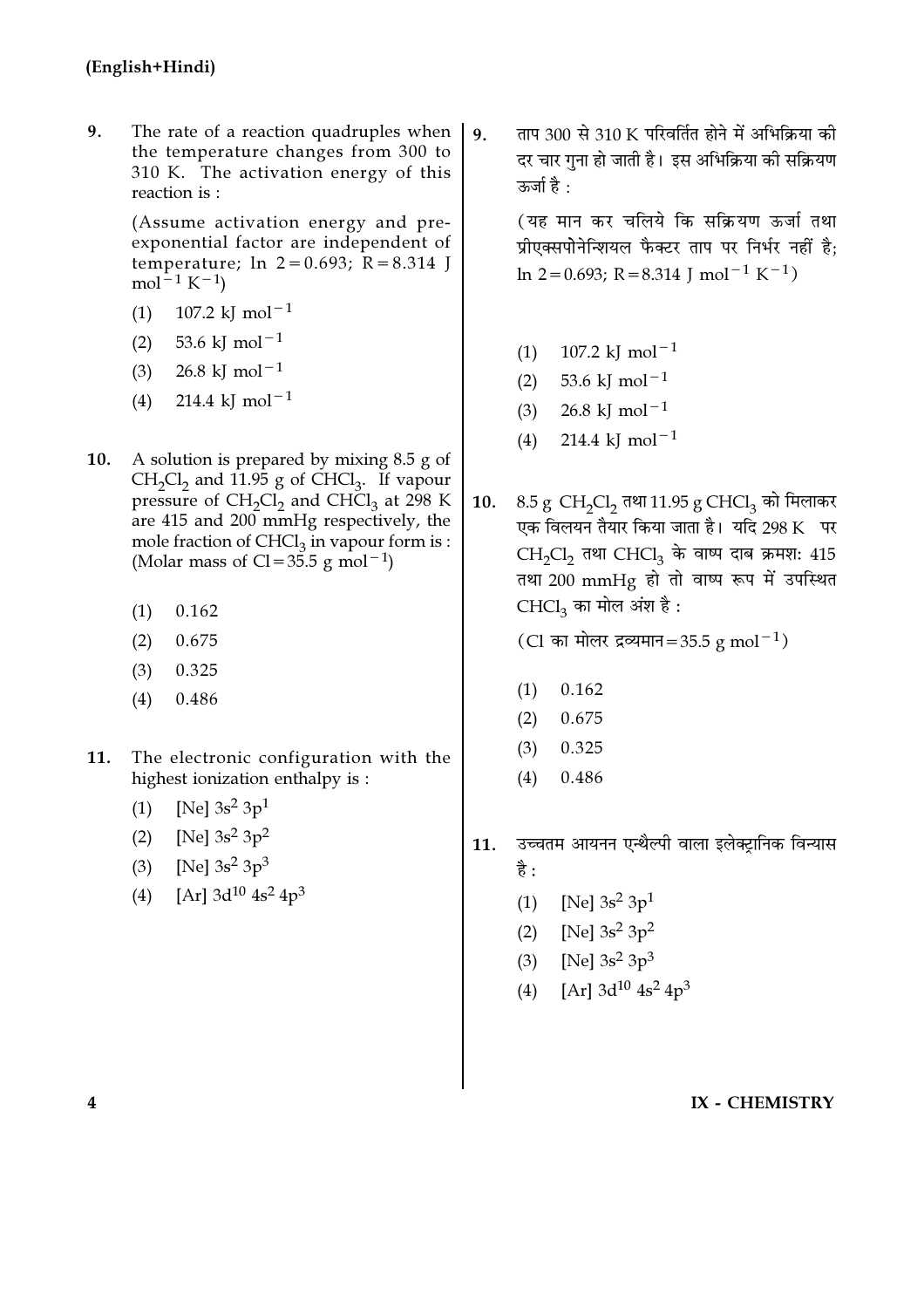12. The following reaction occurs in the Blast Furnace where iron ore is reduced to iron metal:

$$
\text{Fe}_2\text{O}_3(s) + 3\text{ CO}(g) \rightleftharpoons 2\text{ Fe}(l) + 3\text{ CO}_2(g)
$$

Using the Le Chatelier's principle, predict which one of the following will not disturb the equilibrium?

- $(1)$ Removal of CO
- $(2)$ Removal of  $CO<sub>2</sub>$
- $(3)$ Addition of  $CO<sub>2</sub>$
- Addition of  $Fe<sub>2</sub>O<sub>3</sub>$  $(4)$
- Which one of the following is an oxide? 13.
	- $KO<sub>2</sub>$  $(1)$
	- $(2)$  $BaO<sub>2</sub>$
	- $(3)$  $SiO<sub>2</sub>$
	- $(4)$  $\text{CsO}_2$
- Which of the following is a set of green 14. house gases?
	- (1)  $CH_4$ ,  $O_3$ ,  $N_2$ ,  $SO_2$
	- (2)  $O_3$ , N<sub>2</sub>, CO<sub>2</sub>, NO<sub>2</sub>
	- (3)  $O_3$ , NO<sub>2</sub>, SO<sub>2</sub>, Cl<sub>2</sub>
	- (4)  $CO_2$ ,  $CH_4$ , N<sub>2</sub>O, O<sub>3</sub>

वात्याभट्टी (ब्लास्ट फरनेश) में निम्न अभिक्रिया होती  $12.$ है जिसमें आयरन अयस्क अपचयित होकर आयरन धातु बनता है;

Fe<sub>2</sub>O<sub>3</sub>(s) + 3 CO(g)  $\Rightarrow$  2 Fe(l) + 3 CO<sub>2</sub>(g)

ले-शातैलिए सिद्धान्त का प्रयोग करके प्रागक्ति कीजिए कि निम्न में से कौन सा एक साम्य को प्रभावित **नहीं** करेगा?

- $(1)$  CO को निकाल कर हटा देना
- $(2)$   $CO<sub>2</sub>$  को निकाल कर हटा देना
- (3)  $CO<sub>2</sub>$  को मिला देना
- (4) Fe<sub>2</sub>O<sub>3</sub> को मिला देना
- निम्न में से कौन सा एक. ऑक्साइड है? 13.
	- $(1)$  KO<sub>2</sub>
	- $(2)$  $BaO<sub>2</sub>$
	- $(3)$  $SiO<sub>2</sub>$
	- $\text{CsO}_2$  $(4)$
- निम्न में से कौनसा ग्रीन हाउस गैसों का समुच्चय है ? 14.
	- (1)  $CH_{4}$ ,  $O_{3}$ ,  $N_{2}$ ,  $SO_{2}$
	- (2)  $O_{3'} N_2$ ,  $CO_2$ ,  $NO_2$
	- (3)  $O_3$ , NO<sub>2</sub>, SO<sub>2</sub>, Cl<sub>2</sub>
	- (4)  $CO_2$ ,  $CH_4$ , N<sub>2</sub>O, O<sub>3</sub>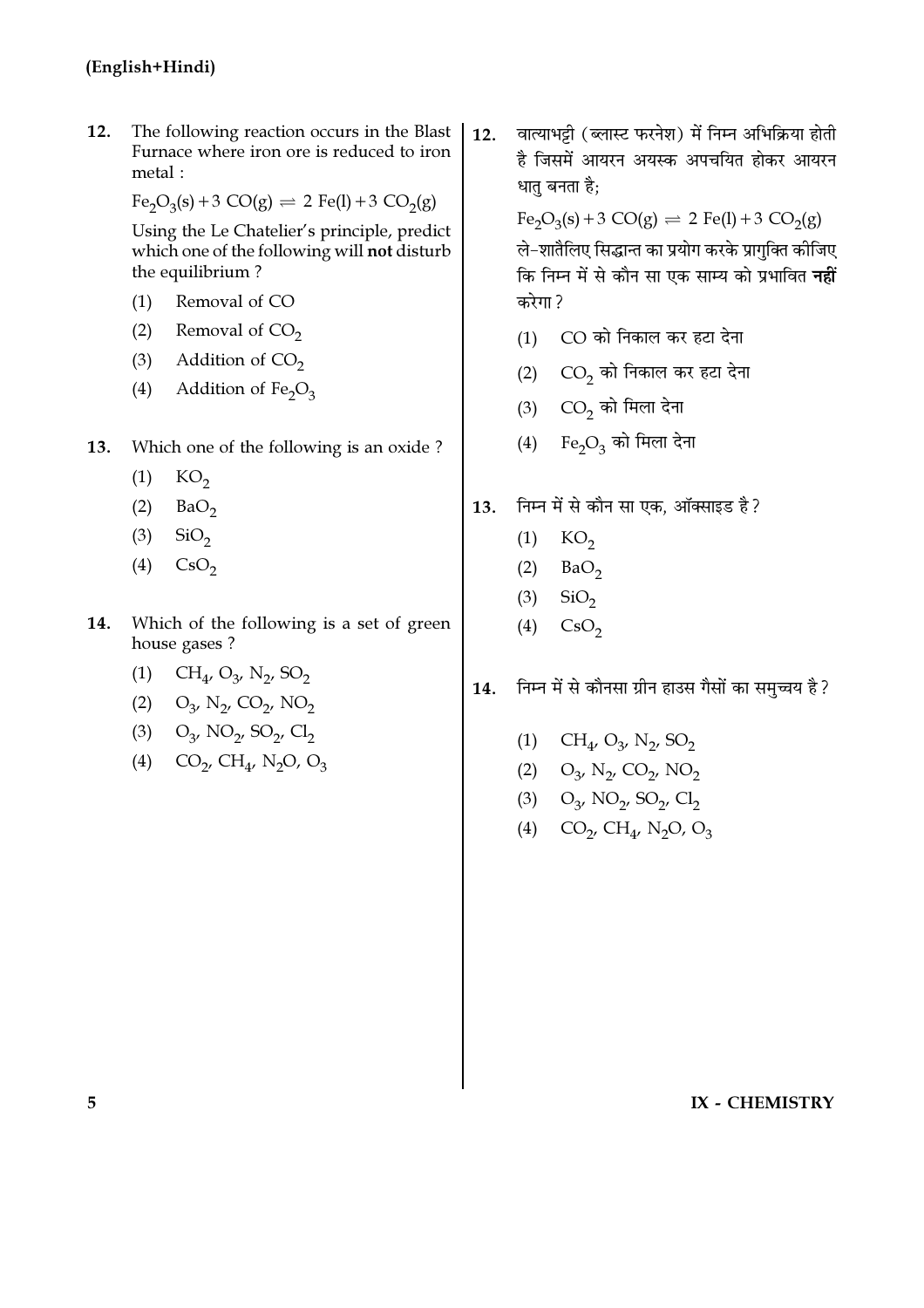### (English+Hindi)

- 15. The group having triangular planar structures is:
	- (1) BF<sub>3</sub>, NF<sub>3</sub>, CO<sub>3</sub><sup>-</sup>
	- (2)  $CO_3^{2-}$ , NO<sub>3</sub>, SO<sub>3</sub>
	- (3) NH<sub>3</sub>, SO<sub>3</sub>, CO<sub>3</sub><sup>-</sup>
	- (4)  $NCl_{3}$ ,  $BCl_{3}$ ,  $SO_{3}$
- **16.**  $XeF_6$  on partial hydrolysis with water produces a compound 'X'. The same compound 'X' is formed when  $XeF_6$  reacts with silica. The compound  $'X'$  is :
	- $(1)$  $XeF_2$
	- $(2)$  $XeF_{A}$
	- $(3)$  XeOF<sub>4</sub>
	- $(4)$  $XeO<sub>3</sub>$
- The number of  $P-OH$  bonds and the 17. oxidation state of phosphorus atom in pyrophosphoric acid  $(H_4P_2O_7)$ respectively are:
	- $(1)$ four and four
	- $(2)$ five and four
	- $(3)$ five and five
	- four and five  $(4)$

वह ग्रुप जिसमें त्रिकोण समतलीय संरचनावाले हैं, है :  $15.$ 

- (1) BF<sub>3</sub>, NF<sub>3</sub>, CO<sub>3</sub><sup>-</sup>
- (2)  $CO_3^{2-}$ , NO<sub>3</sub>, SO<sub>3</sub>
- (3) NH<sub>3</sub>, SO<sub>3</sub>, CO<sub>3</sub><sup>2</sup>
- (4)  $NCl_{3}$ ,  $BCl_{3}$ ,  $SO_{3}$
- 16.  $XeF_{6}$ , जल के साथ आंशिक जल-अपघटन करने पर, एक यौगिक 'X' देता है। यही यौगिक 'X' तब बनता है जब  $XeF_{\epsilon}$  सिलिका के साथ अभिक्रिया करता है। यौगिक ' $X'$  है:
	- $(1)$  $XeF_{2}$
	- (2)  $XeF_4$
	- $(3)$  $XeOF<sub>4</sub>$
	- $(4)$  $XeO<sub>3</sub>$
- पायरोफास्फोरिक एसिड  $(H_4P_2O_7)$  में  $P-OH$ 17. आबन्धों की संख्या तथा फास्फोरस परमाण की ऑक्सीकरण अवस्था क्रमश: हैं:
	- $(1)$ चार तथा चार
	- पाँच तथा चार  $(2)$
	- पाँच तथा पाँच  $(3)$
	- $(4)$ चार तथा पाँच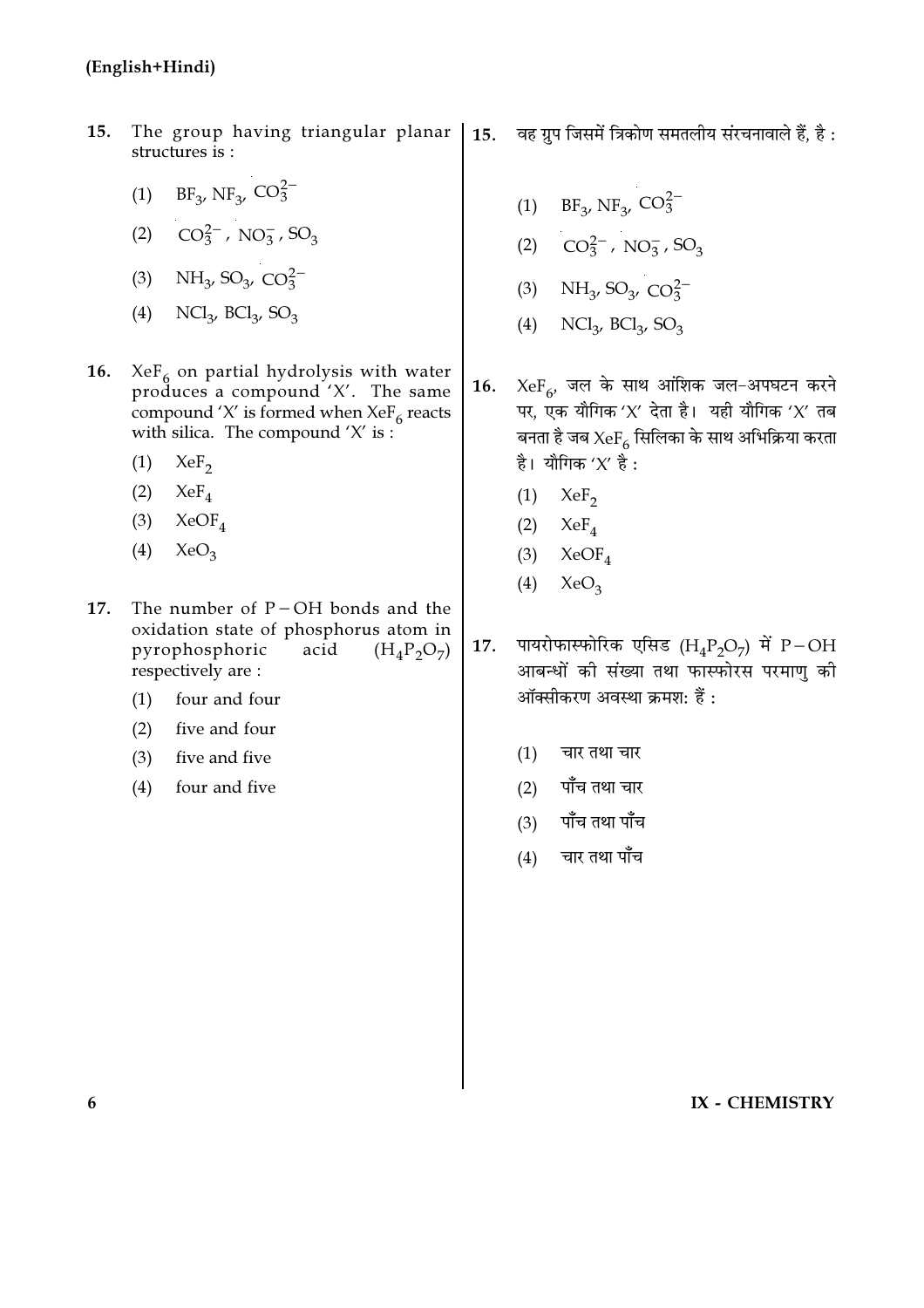- 18. Which of the following ions does not liberate hydrogen gas on reaction with dilute acids?
	- $Ti<sup>2+</sup>$  $(1)$
	- $V^{2+}$  $(2)$
	- (3)  $Cr^{2+}$
	- $Mn^2$ +  $(4)$
- 19. The correct sequence of decreasing number of  $\pi$ -bonds in the structures of H<sub>2</sub>SO<sub>2</sub>,  $H_2SO_4$  and  $H_2S_2O_7$  is :
	- (1)  $H_2SO_3 > H_2SO_4 > H_2S_2O_7$
	- (2)  $H_2SO_4 > H_2S_2O_7 > H_2SO_3$
	- (3)  $H_2S_2O_7 > H_2SO_4 > H_2SO_3$
	- (4)  $H_2S_2O_7 > H_2SO_3 > H_2SO_4$
- 20.  $[Co<sub>2</sub>(CO)<sub>8</sub>]$  displays :
	- $(1)$ one Co-Co bond, six terminal CO and two bridging CO
	- one Co-Co bond, four terminal CO  $(2)$ and four bridging CO
	- $(3)$ no Co-Co bond, six terminal CO and two bridging CO
	- no Co-Co bond, four terminal CO  $(4)$ and four bridging CO
- निम्न आयनों में से कौन सा तन अम्लों से अभिक्रिया 18. करने पर हाइड़ोजन गैस **नहीं** निकालता ?
	- $Ti<sup>2+</sup>$  $(1)$
	- $(2)$  $V^2$ +
	- $Cr^{2+}$  $(3)$
	- $Mn^2$ <sup>+</sup>  $(4)$
- $H_2SO_3$ ,  $H_2SO_4$  तथा  $H_2S_2O_7$  की संरचना में **19.**  $\pi$ - आबन्धों की घटती संख्या का सही क्रम है :
	- (1)  $H_2SO_3 > H_2SO_4 > H_2S_2O_7$
	- (2)  $H_2SO_4 > H_2S_2O_7 > H_2SO_3$
	- (3)  $H_2S_2O_7 > H_2SO_4 > H_2SO_3$
	- (4)  $H_2S_2O_7 > H_2SO_3 > H_2SO_4$
- $\text{[Co}_{2}\text{(CO)}_{8}\text{]}$  अभिव्यक्त करता है: 20.
	- एक Co-Co आबन्ध, छ: टरमिनल CO  $(1)$ तथा दो सेतुबंधन CO
	- एक Co-Co आबन्ध, चार टरमिनल CO  $(2)$ तथा चार सेतुबंधन CO
	- $Co-Co$  आबन्ध नहीं, छ: टरमिनल  $CO$  $(3)$ तथा दो सेतुबंधन CO
	- $Co-Co$  आबन्ध नहीं, चार टरमिनल  $CO$  $(4)$ तथा चार सेतुबंधन CO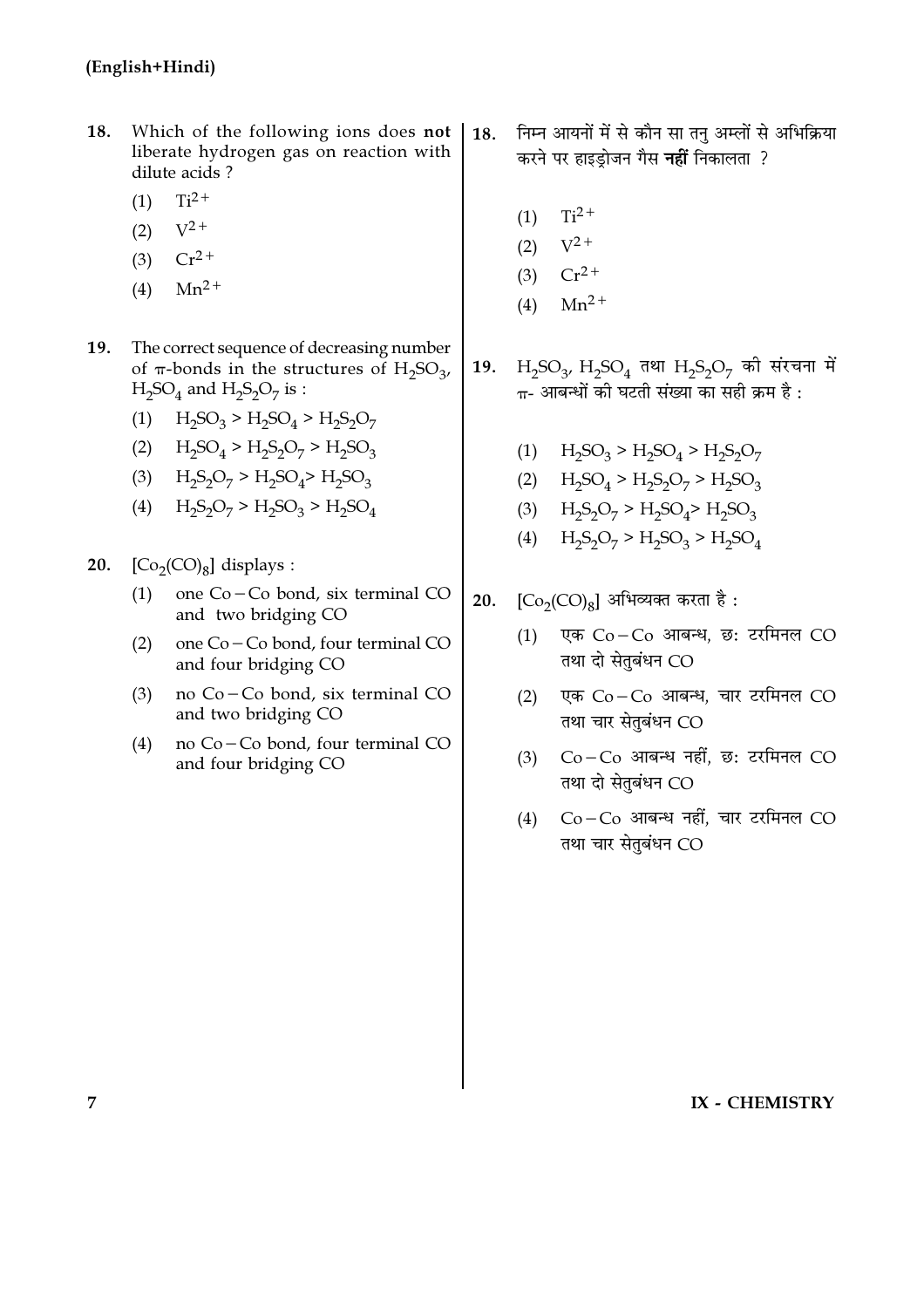21. A compound of molecular formula  $C_8H_8O_2$  reacts with acetophenone to form a single cross-aldol product in the presence of base. The same compound on reaction with conc. NaOH forms benzyl alcohol as one of the products. The structure of the compound is :



एक यौगिक जिसका अणुसूत्र  $C_8H_8O_2$  है, एसिटोफेनोन  $21.$ से एक क्षारक की उपस्थिति में अभिक्रिया करके एक ही क्रास-एल्डोल उत्पाद बनाता है। वही यौगिक सान्द्र NaOH के साथ अभिक्रिया करके बेंजिल एल्कोहॉल, जो बननेवाले उत्पादों में से एक है, बनाता है। यौगिक की संरचना है :



IX - CHEMISTRY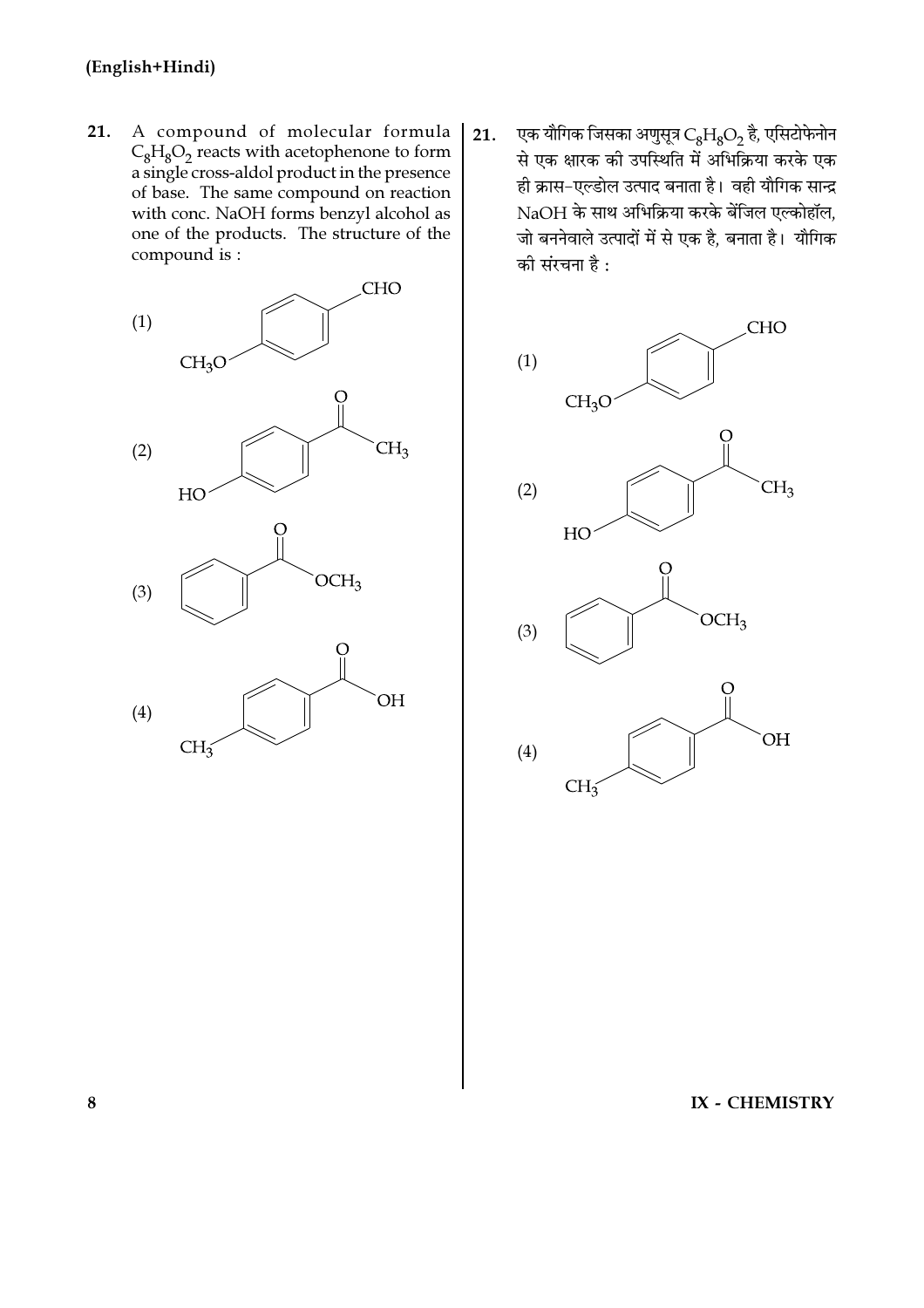## (English+Hindi)

 $22.$ Which of the following compounds is most reactive to an aqueous solution of sodium carbonate ?



23. In the following structure, the double bonds are marked as I, II, III and IV



Geometrical isomerism is not possible at site  $(s)$  :

- $III$  $(1)$
- $(2)$  $\rm I$
- I and III  $(3)$
- $(4)$ III and IV

निम्न में से कौन सा यौगिक. सोडियम कार्बोनेट के  $22.$ जलीय विलयन के प्रति, सर्वाधिक अभिक्रियाशील है?



निम्न संरचना में, द्वि आबन्धों को I, II, III तथा IV से 23. चिह्नित किया गया है।



ज्यामितीय समावयवता इस स्थान/इन स्थानों में संभव नहीं है $\colon$ 

- $III$  $(1)$
- $(2)$  $\rm I$
- I तथा III  $(3)$
- III तथा IV  $(4)$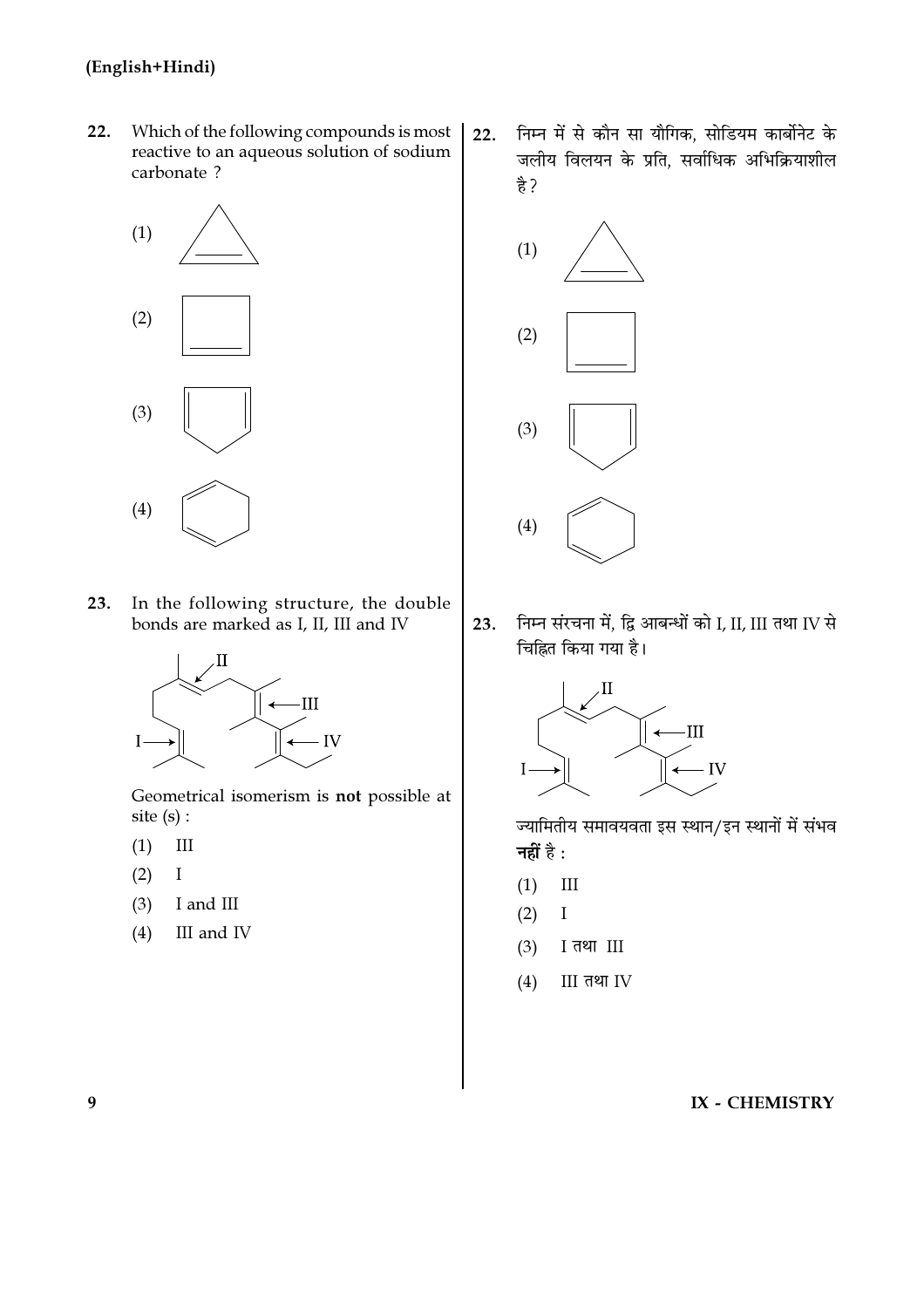## (English+Hindi)

- The major product of the following | 24. निम्न अभिक्रिया का मुख्य उत्पाद है: 24. reaction is :
	-



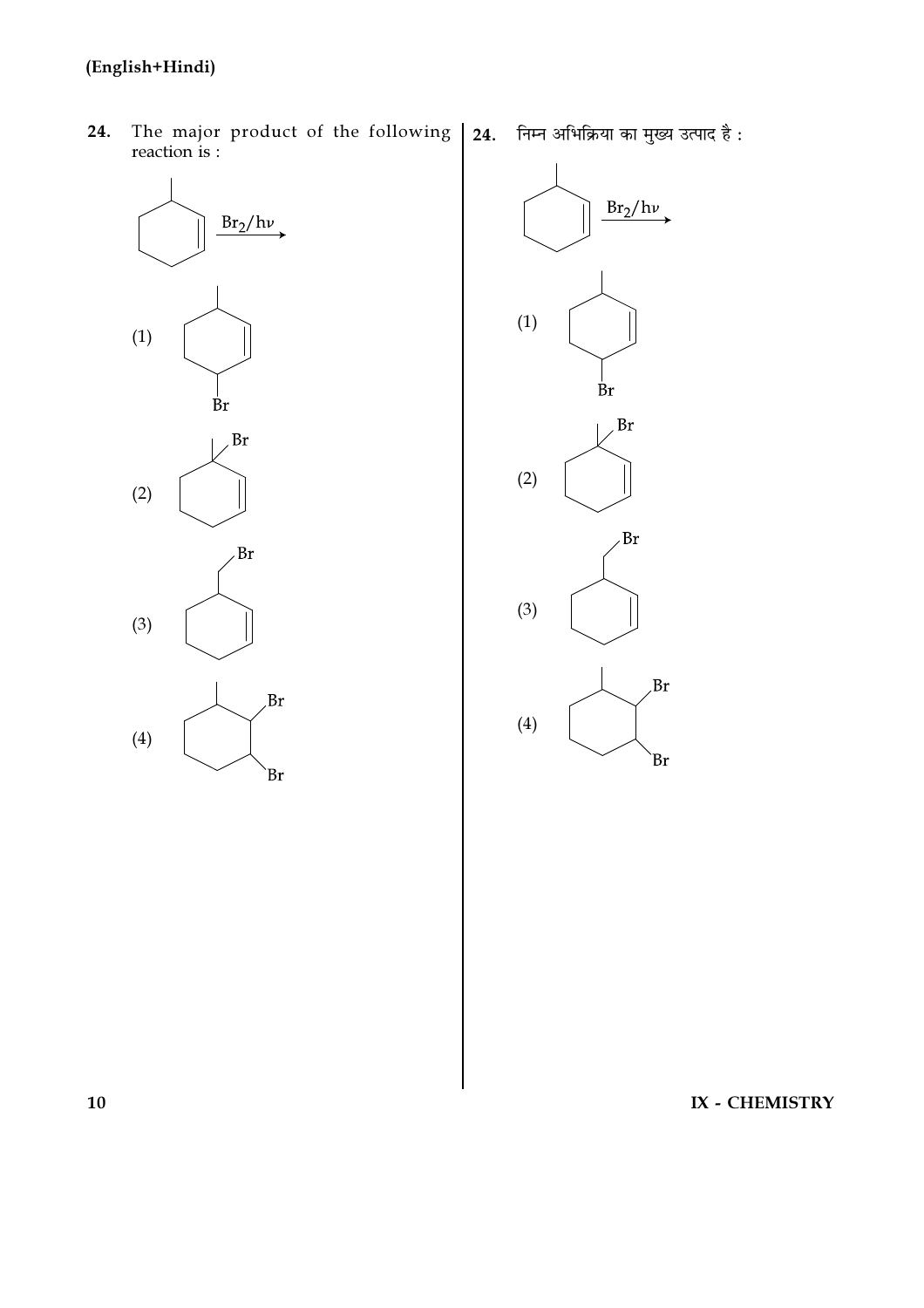- The incorrect statement among the  $25.$ following is:
	- $\alpha$ -D-glucose and  $\beta$ -D-glucose are  $(1)$ anomers.
	- $\alpha$ -D-glucose and  $\beta$ -D-glucose are  $(2)$ enantiomers.
	- $(3)$ Cellulose is a straight chain polysaccharide made up of only  $\beta$ -D-glucose units.
	- $(4)$ The penta acetate of glucose does not react with hydroxyl amine.
- 26. Which of the following is a biodegradable polymer?

(1) 
$$
\begin{bmatrix} 0 & 0 \\ -HN - (CH_2)_5CONH - CH_2 - C \end{bmatrix}_n^0
$$

(2) 
$$
\begin{array}{cc} & & O \\ \hline \text{HN} - (\text{CH}_2)_5 - C \end{array}
$$

(3) 
$$
\left[\text{HN} - (\text{CH}_2)_6\text{NHCO} - (\text{CH}_2)_4 - \text{C}\right]_n
$$

 $\sim$ 

(4) 
$$
\left[\frac{1}{C} - \left(\frac{1}{C}\right) - COO - (CH_2)_2 - O\right]_n
$$

25. निम्न में से गलत कथन है:

- $\alpha$ -D-ग्लूकोज तथा β-D-ग्लूकोज ऐनोमर हैं।  $(1)$
- $\alpha$ -D-ग्लूकोज तथा β-D-ग्लूकोज प्रतिबिम्बरूप  $(2)$ हैं।
- सेलूलोज एक ऋजु शृंखला पालीसैकराइड है  $(3)$ जो केवल β-D-ग्लूकोज एककों से बना है।
- ग्लूकोज का पेन्टा एसीटेट, हाइड्राक्सिल ऐमीन  $(4)$ के साथ अभिक्रिया नहीं करता है
- 26. निम्न में से कौन सा जैवनिम्ननीय बहलक है?

(1) 
$$
+ \begin{bmatrix} 1 & 0 \\ -HN - (CH_2)_5 & COMH - CH_2 - C \end{bmatrix} \begin{bmatrix} 0 & 0 \\ 0 & -C \end{bmatrix}
$$

(2) 
$$
\begin{array}{cc} & 0 \\ \begin{array}{cc} & \begin{array}{cc} & 0 \\ \text{II} & \text{II} \end{array} \\ \text{HN} & -(CH_2)_5 - C \end{array} \end{array}
$$

 $\sim$ 

(3) 
$$
\left[\text{HN} - (\text{CH}_2)_6\text{NHCO} - (\text{CH}_2)_4 - \text{C}\right]_n^0
$$

(4) 
$$
\left[\frac{1}{C}\right]_{C}
$$
 = COO - (CH<sub>2</sub>)<sub>2</sub> - O $\frac{1}{n}$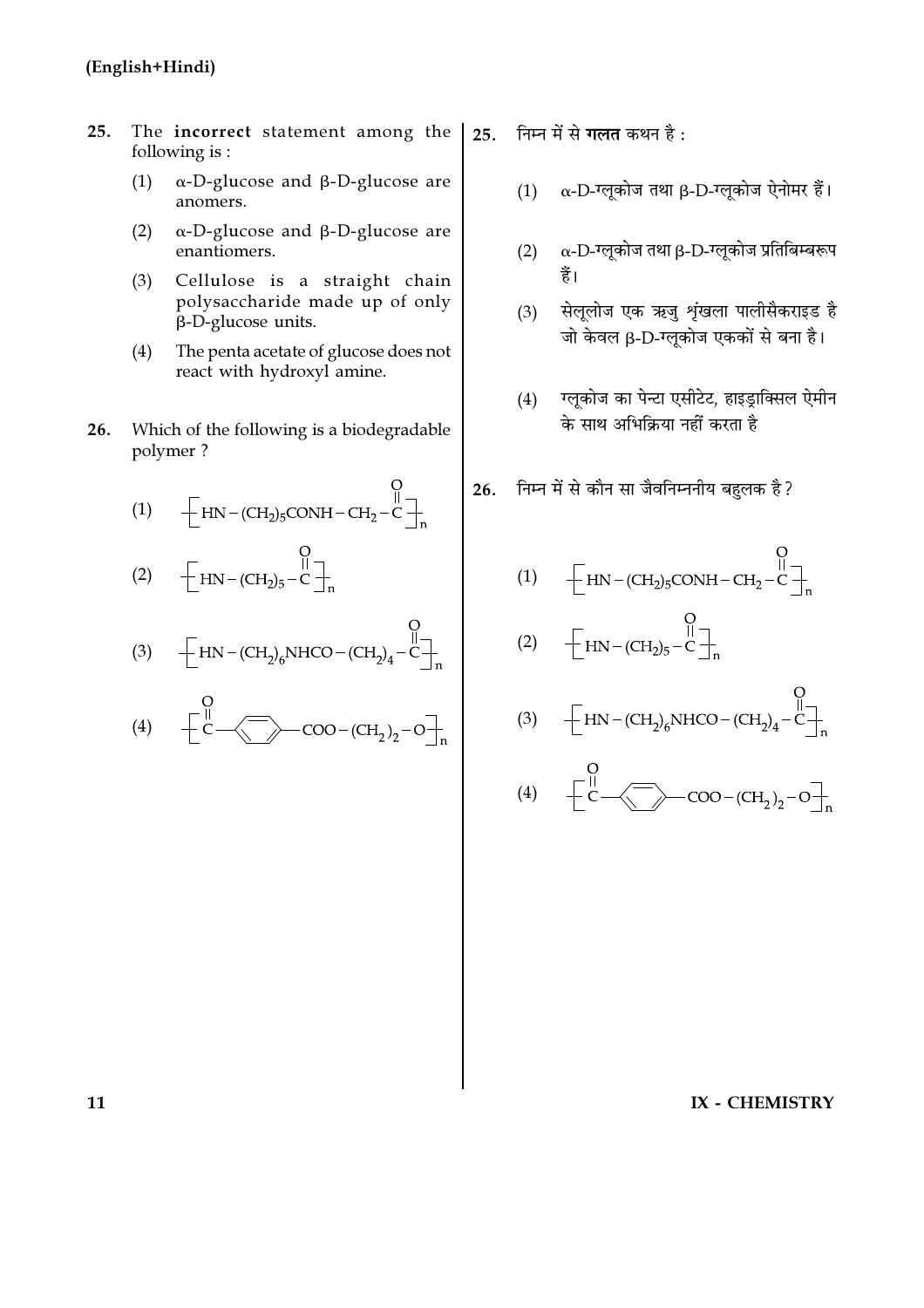The increasing order of the boiling points 27. for the following compounds is :

 $(2)$  $(IV) < (III) < (I) < (II)$ 

$$
(3) \hspace{0.4cm} \text{(II)} \leq \text{(III)} \leq \text{(IV)} \leq \text{(I)}
$$

- $(4)$  $(III) < (II) < (I) < (IV)$
- Which of the following compounds will 28. show highest dipole moment?



- $(1)$  $(I)$
- $(2)$  $(II)$
- $(3)$  $(III)$
- $(4)$  $(IV)$

27. निम्न यौगिकों के क्वथनांकों का बढ़ता हुआ क्रम है:

निम्न यौगिकों में से किसका द्विध्नुव आघूर्ण सर्वाधिक 28. होगा ?



- $(I)$  $(1)$
- $(2)$  $(II)$
- $(3)$  $(III)$
- $(4)$  $(IV)$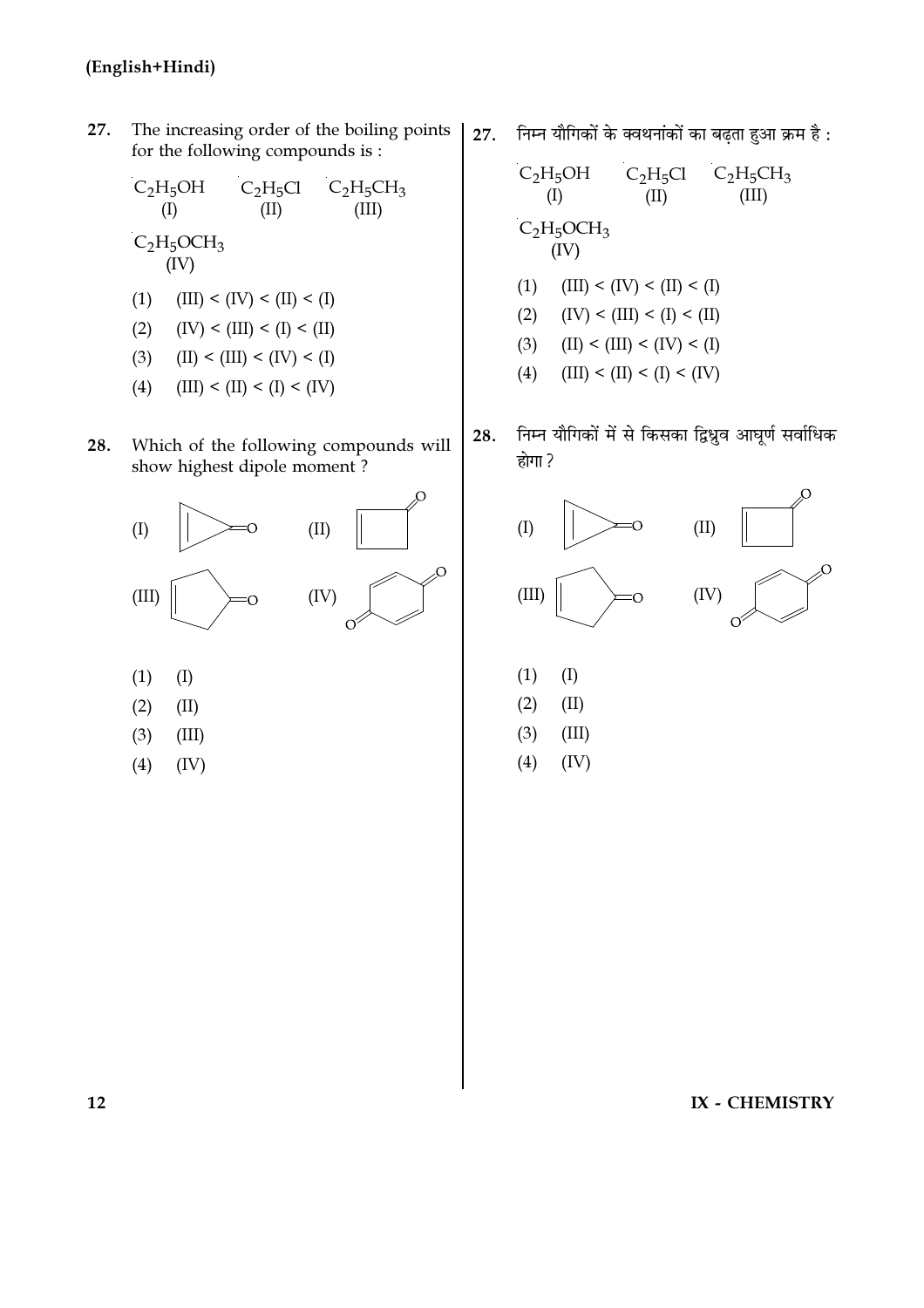29. In the following reaction sequence : KOH(aq) II  $\xrightarrow{(i) \text{CH}_3\text{M} \text{gBr}}$ <br>(ii) H<sub>2</sub>O/H<sup>+</sup>  $\blacktriangleright$  III  $\overline{I}$  $(C_3H_6Cl_2)$ gives Anhy.  $ZnCl<sub>2</sub> + Con.HCl$ turbidity immediately

The compound I is:

$$
\begin{array}{ccccc} \text{(1)} & \quad & \text{CH}_2-\text{CH}-\text{CH}_3 \\ \text{C} & \text{C} & \text{C} & \end{array}
$$

$$
\begin{array}{cc}\n\text{(2)} & \text{CH}_2-\text{CH}_2-\text{CH}_2 \\
\downarrow & \text{Cl} & \text{Cl}\n\end{array}
$$

$$
\begin{array}{cc}\n\text{(3)} & \text{Cl}-\text{CH}-\text{CH}_2-\text{CH}_3 \\
\text{Cl} & \text{Cl}\n\end{array}
$$

$$
\begin{array}{cc}\n & \text{Cl} \\
(4) & \text{CH}_3-\text{C}-\text{CH}_3 \\
 & \text{Cl} \\
 & \text{Cl}\n\end{array}
$$

30. Among the following compounds, the increasing order of their basic strength is:



29. 
$$
\overline{f} + \overline{f}
$$
  \n30.  $\overline{f}$   \n41.  $\overline{f}$   \n52.  $\overline{f}$   \n64.  $\overline{f}$   \n75.  $\overline{f}$   \n86.  $\overline{f}$   \n97.  $\overline{f}$   \n18.  $\overline{f}$   \n19.  $\overline{f}$   \n10.  $\overline{f}$   \n11.  $\overline{f}$   \n12.  $\overline{f}$   \n13.  $\overline{f}$   \n14.  $\overline{f}$   \n15.  $\overline{f}$   \n16.  $\overline{f}$   \n17.  $\overline{f}$   \n18.  $\overline{f}$   \n19.  $\overline{f}$   \n10.  $\overline{f}$   \n11.  $\overline{f}$   \n12.  $\overline{f}$   \n13.  $\overline{f}$   \n14.  $\overline{f}$   \n15.  $\overline{f}$   \n16.  $\overline{f}$   \n17.  $\overline{f}$   \n18.  $\overline{f}$   \n19.  $\overline{f}$   \n10.  $\overline{f}$   \n11.  $\overline{f}$   \n12.  $\overline{f}$   \n13.  $\overline{f}$   \n14.  $\overline{f}$   \n15.  $\overline{f}$   \n16.  $\overline{f}$   \n17.  $\overline{f}$   \n18.  $\overline{f}$   \n19.  $\overline{f}$   \n10.  $\overline{f}$   \n11.  $\overline{f}$   \n12.  $\overline{f}$   \n13.  $\overline{f}$   \n14.  $\overline{f$ 

निम्न यौगिकों के क्षारीय सामर्थ्य का बढता हुआ क्रम 30. है: